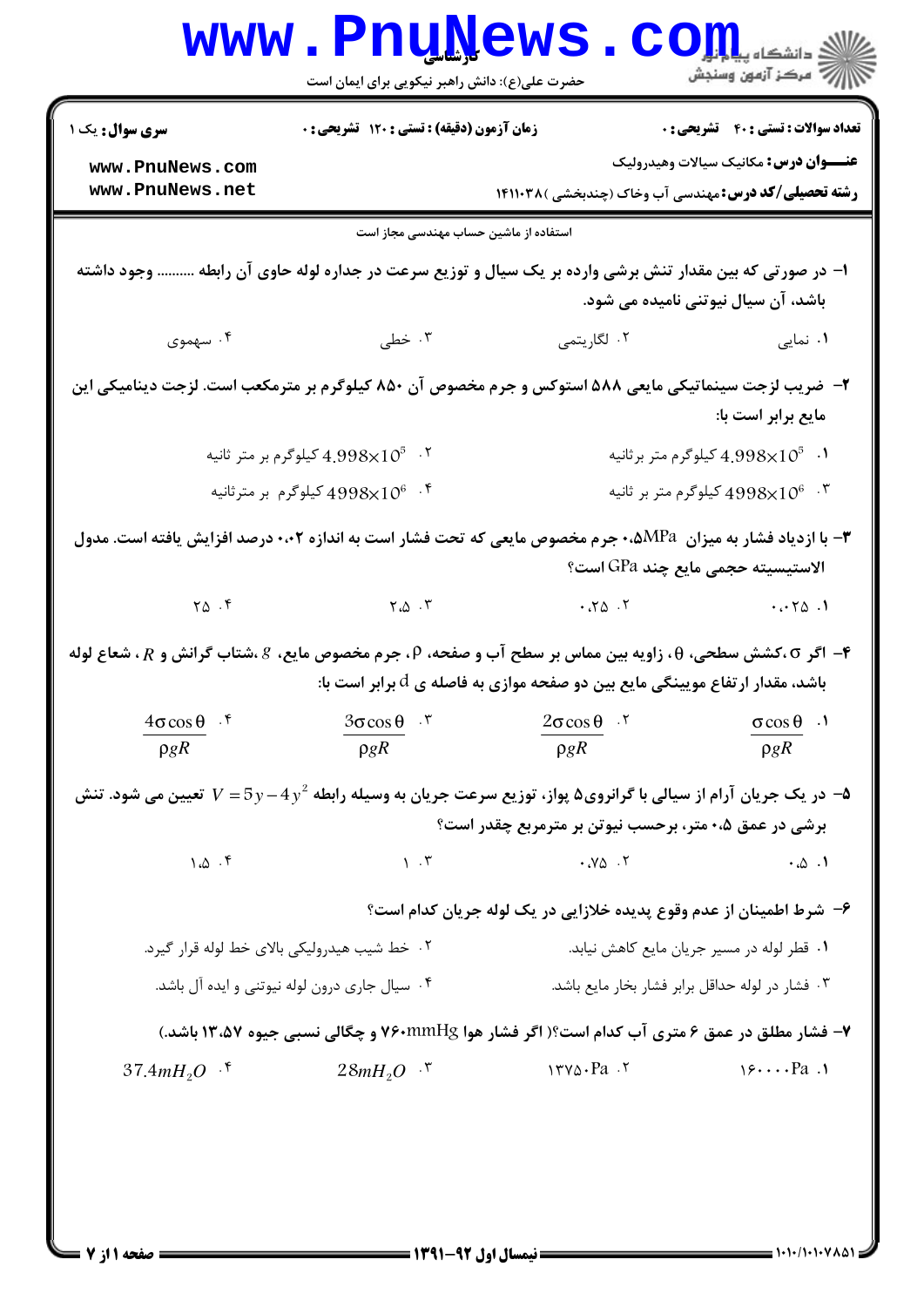|                                                   | <b>www.PnuNews</b><br>حضرت علی(ع): دانش راهبر نیکویی برای ایمان است                                             |                                                                                                                                                                                  | $\bullet$ $\text{COH}$<br>ر آمرڪز آزمون وسنڊش |
|---------------------------------------------------|-----------------------------------------------------------------------------------------------------------------|----------------------------------------------------------------------------------------------------------------------------------------------------------------------------------|-----------------------------------------------|
| <b>سری سوال : ۱ یک</b>                            | زمان آزمون (دقیقه) : تستی : 120 تشریحی : 0                                                                      |                                                                                                                                                                                  | <b>تعداد سوالات : تستي : 40 قشريحي : 0</b>    |
| www.PnuNews.com                                   |                                                                                                                 |                                                                                                                                                                                  | <b>عنـــوان درس:</b> مکانیک سیالات وهیدرولیک  |
| www.PnuNews.net                                   |                                                                                                                 | <b>رشته تحصیلی/کد درس:</b> مهندسی آب وخاک (چندبخشی )۱۴۱۱۰۳۸                                                                                                                      |                                               |
|                                                   |                                                                                                                 | ۸− درکدام یک از حالت های ذیل، فشار در نقطه A از بقیه بیشتر است؟ (تراز سطح آب در همه ظروف یکسان است)                                                                              |                                               |
|                                                   | $\begin{array}{ccc}\n\mathbb{Z} & \mathbb{A} & \mathbb{Z} \\ \mathbb{Z} & \mathbb{Z} & \mathbb{Z}\n\end{array}$ |                                                                                                                                                                                  |                                               |
|                                                   | ۰۲ ج                                                                                                            |                                                                                                                                                                                  | ١. الف و ب                                    |
|                                                   | ۰۴ در تمام حالات یکسان است.                                                                                     |                                                                                                                                                                                  | 3.7                                           |
|                                                   |                                                                                                                 | ۹- بارومتر جیوه ای وسیله ای است که فشار  را اندازه گیری می کند.                                                                                                                  |                                               |
| ۰۴ اتمسفر                                         | ۰۳ نسبی $\cdot$                                                                                                 | ۰۲ مطلق                                                                                                                                                                          | ۱. خلاء                                       |
|                                                   |                                                                                                                 |                                                                                                                                                                                  | +۱- سیال ماده ای است که:                      |
| ۰۲ تحت تاثیر نیروی برش نمی تواند ساکن باقی بماند. |                                                                                                                 |                                                                                                                                                                                  | ٠١ تنش برش آن در تمام نقاط يكسان است.         |
|                                                   | ۰۴ به طور دائم منبسط می شود تا ظرفی را پر کند.                                                                  |                                                                                                                                                                                  | ۰۳ عملا غیر قابل تراکم است.                   |
|                                                   |                                                                                                                 | ا – در یک لوله ${\rm U}$ شکل جیوه با چگالی ${\rm (}S=13.6{\rm )}$ قرار دارد. اگر در یک شاخه آن ۲۷،۲ سانتی متر آب اضافه کنیم، سطح<br>جیوه در شاخه دیگر چند سانتی متر بالا می آید؟ |                                               |
| $Y \cdot Y \cdot Y$                               | $14.5$ .                                                                                                        | $Y \cdot Y$                                                                                                                                                                      | $\setminus$ .                                 |
|                                                   |                                                                                                                 | <b>۱۲</b> - با فرض کف مخزن افقی، فاصله مرکز فشار سدی با مقطع مستطیل و به طول H نسبت به کف مخزن چند برابر H است؟                                                                  |                                               |
| $\frac{1}{3}H$ $\cdot$ $\frac{1}{3}$              | $\frac{1}{2}H$ $\cdot$ $\cdot$                                                                                  | $rac{2}{3}H$ $\cdot$ $\cdot$                                                                                                                                                     | $\frac{3}{4}H^{-1}$                           |
|                                                   |                                                                                                                 | ۱۳- در یک سیال ساکن فشار در یک نقطه در کدام امتداد بیشتر است؟                                                                                                                    |                                               |
| ۰۴ در تمام جهات مساوی                             | ۰۳ افقی                                                                                                         | ۰۲ قائم به طرف پایین                                                                                                                                                             | ٠١ قائم به طرف بالا                           |
|                                                   |                                                                                                                 |                                                                                                                                                                                  |                                               |
|                                                   |                                                                                                                 |                                                                                                                                                                                  |                                               |
|                                                   |                                                                                                                 |                                                                                                                                                                                  |                                               |
|                                                   |                                                                                                                 |                                                                                                                                                                                  |                                               |
|                                                   |                                                                                                                 |                                                                                                                                                                                  |                                               |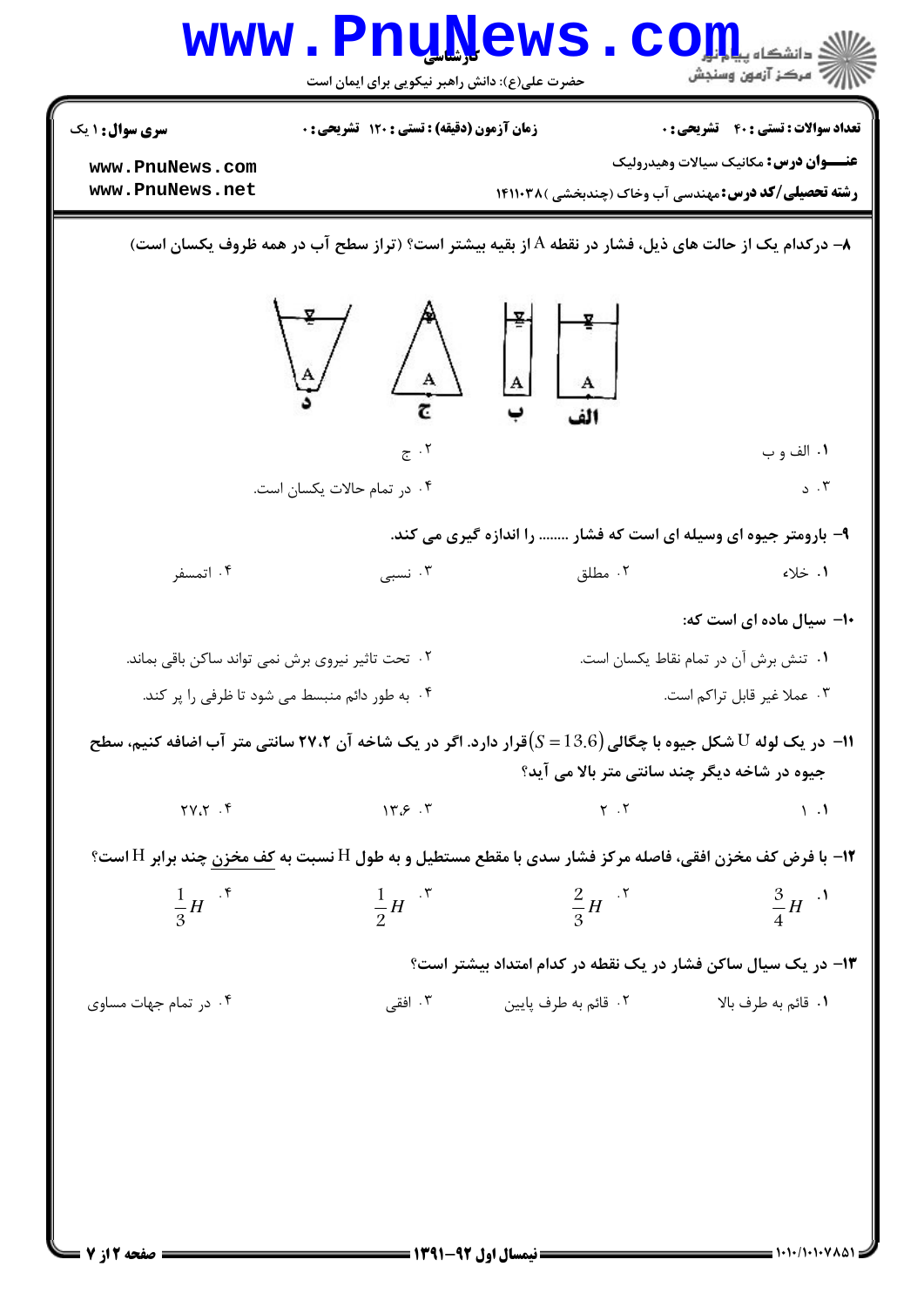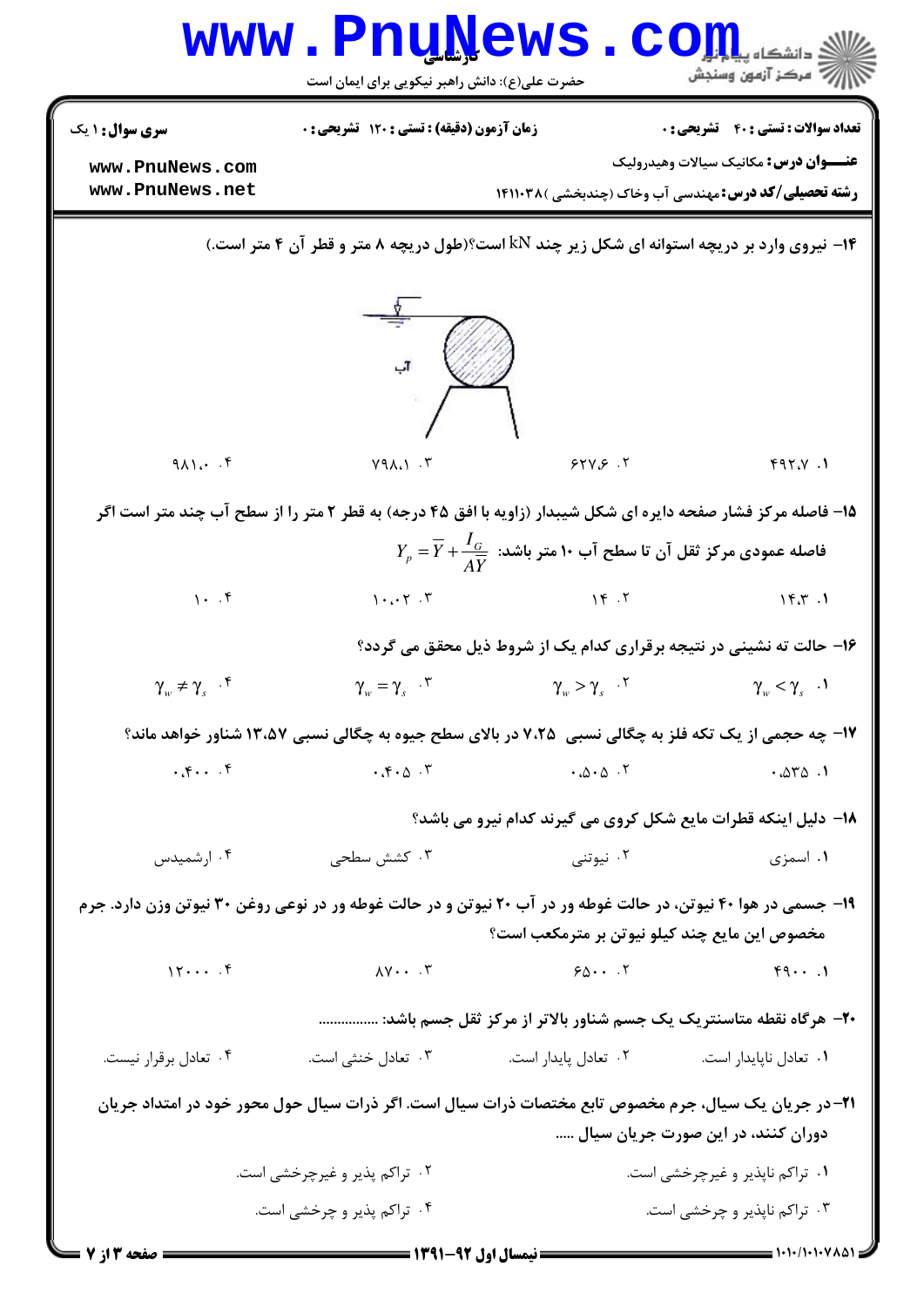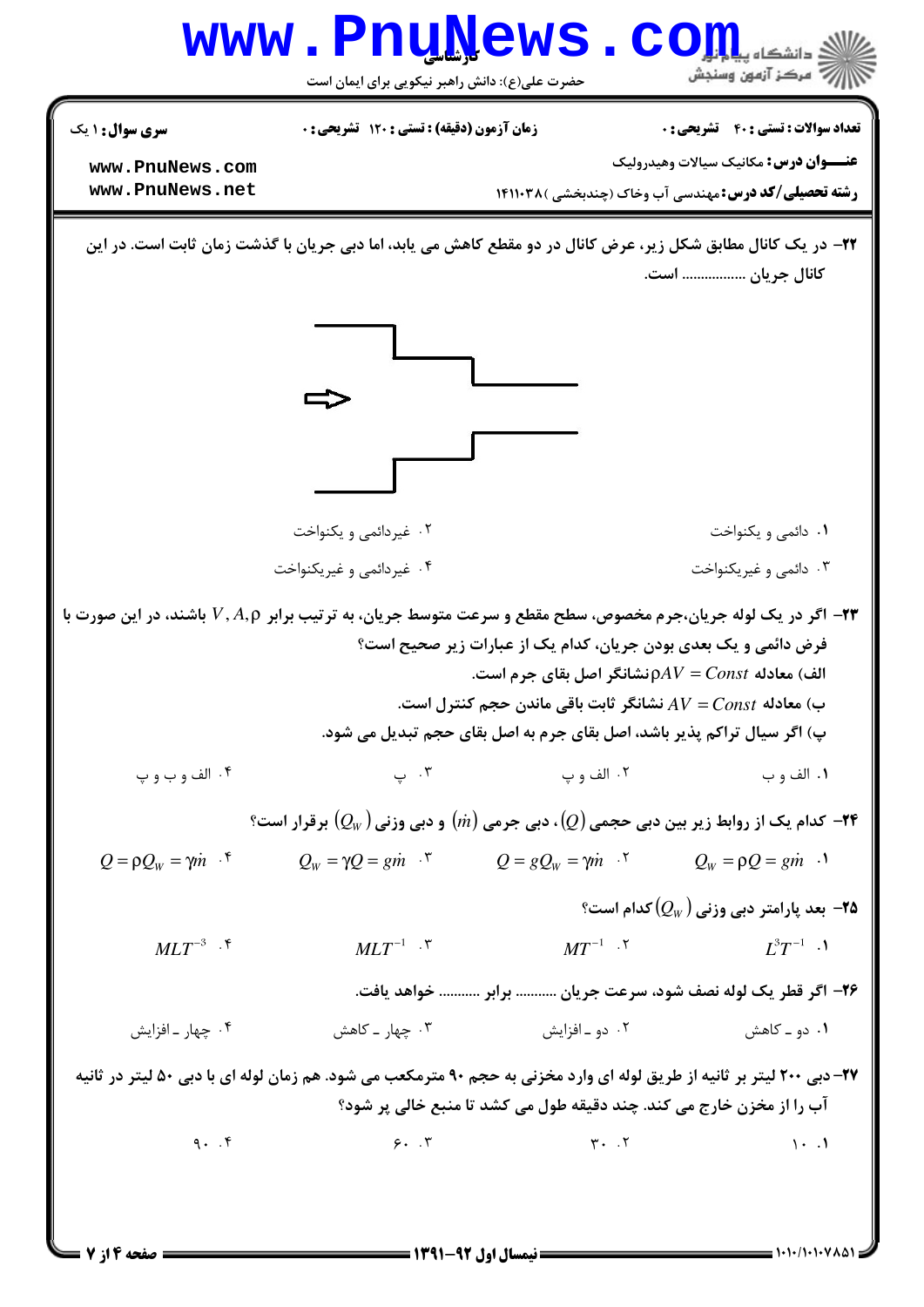|                                              | www.PnuNews<br>حضرت علی(ع): دانش راهبر نیکویی برای ایمان است                                                          | ي<br>ئ دانشکاه پ <b>یا بالو</b><br>أأآت مركز آزمون وسنجش                                                    |
|----------------------------------------------|-----------------------------------------------------------------------------------------------------------------------|-------------------------------------------------------------------------------------------------------------|
| <b>سری سوال : ۱ یک</b>                       | زمان آزمون (دقیقه) : تستی : ۱۲۰ تشریحی : ۰                                                                            | <b>تعداد سوالات : تستي : 40 - تشريحي : 0</b>                                                                |
| www.PnuNews.com<br>www.PnuNews.net           |                                                                                                                       | <b>عنـــوان درس:</b> مکانیک سیالات وهیدرولیک<br><b>رشته تحصیلی/کد درس:</b> مهندسی آب وخاک (چندبخشی )۱۴۱۱۰۳۸ |
|                                              | ۲۸- در یک لوله به قطر ۱۵ میلی متر، سرعت جریان ۱ متر در ثانیه است. در انتهای این لوله، نازلی به قطر ۳ میلی متر نصب شده | است. سرعت جریان در هنگام خروج از نازل چند متر بر ثانیه است؟                                                 |
| $Y \Delta$ .                                 | $\uparrow \vartriangle$ $\cdot \uparrow$                                                                              | $\Delta$ . T<br>$F \cdot \Delta$ .                                                                          |
|                                              |                                                                                                                       | <b>۲۹</b> - کدام یک از عبارات زیر در مورد فشار اتمسفر صحیح است؟                                             |
|                                              | ٠١ فشار اتمسفر محلي با شرايط محيط تغيير مي كند و از محلي به محل ديگر متفاوت است.                                      |                                                                                                             |
|                                              |                                                                                                                       | ۰۲ فشار اتمسفر محلی همیشه کمتر از فشار اتمسفر استاندارد است.                                                |
|                                              |                                                                                                                       | ۰۳ فشار اتمسفر استاندارد برابر ۷۲۵mmhg است.                                                                 |
|                                              |                                                                                                                       | ۰۴ فشار اتمسفر استاندارد همیشه کمتر از فشار اتمسفر محلی است.                                                |
|                                              | ۳۰- جت آبی با سطح مقطع ۰،۱۴ متر مربع با سرعت ۶ متر برثانیه به طور عمودی با صفحه ای قائم برخورد می کند. نیروی افقی     | $F=\rho QV$ اعمال شده بر صفحه چند نیوتن است؟                                                                |
| $\Delta \cdot \mathfrak{f}$ . $\mathfrak{f}$ |                                                                                                                       | $Y \triangle Y$ . $Y$ $\qquad \qquad 119.1$                                                                 |
|                                              |                                                                                                                       | ۳۱- سیال نیوتنی سیالی است که:                                                                               |
|                                              |                                                                                                                       | ۰۱ از قانون نیوتن پیروی نماید.                                                                              |
|                                              |                                                                                                                       | ۰۲ دارای گرادیان سرعت باشد.                                                                                 |
|                                              |                                                                                                                       | ۰۳ تنش برشی در آن با گرادیان سرعت به صورت خطی تغییر نماید.                                                  |
|                                              |                                                                                                                       | ۰۴ تنش برشی در آن با گرادیان سرعت به صورت غیر خطی تغییر نماید.                                              |
|                                              |                                                                                                                       | -۳۲<br>فرضیاتی که منجر به رابطه اولر $\left(\frac{dP}{\rho} + gdZ + VdV = \right)$ می شوند عبار تند از:     |
|                                              |                                                                                                                       | ۰۱ جریان دائمی ــ تراکم ناپذیر ــ بدون اصطکاک ــ حرکت در امتداد یک خط جریان                                 |
|                                              |                                                                                                                       | ۰۲ جریان یکنواخت ـ p تابعی از $\rho$ ـ بدون اصطکاک ـ حرکت در امتداد یک خط جریان $\cdot$ ۲                   |
|                                              |                                                                                                                       | ۰۳ جریان یکنواخت ــ تراکم ناپذیر ــ بدون اصطکاک ــ حرکت در امتداد یک خط جریان                               |
|                                              |                                                                                                                       | ۰۴ جریان دائمی ـ p تابعی از $\rho$ ـ بدون اصطکاک ـ حرکت در امتداد یک خط جریان $\cdot$ ۴                     |
|                                              |                                                                                                                       |                                                                                                             |
|                                              |                                                                                                                       |                                                                                                             |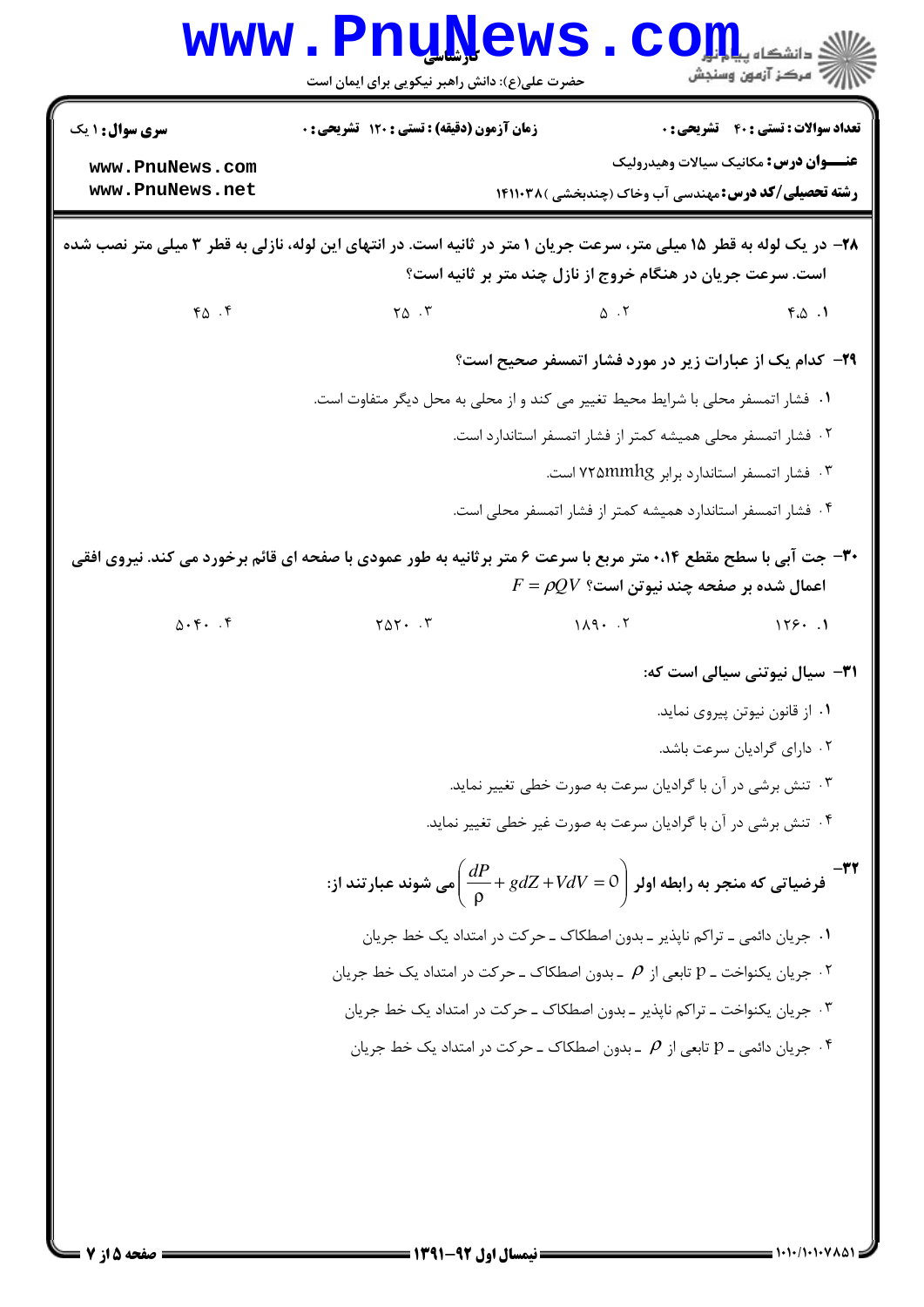|                                    | <b>www.PnuNews</b><br>حضرت علی(ع): دانش راهبر نیکویی برای ایمان است |                               | رُ ۖ مرڪز آزمون وسنڊش                                                                                                                                                                              |
|------------------------------------|---------------------------------------------------------------------|-------------------------------|----------------------------------------------------------------------------------------------------------------------------------------------------------------------------------------------------|
| <b>سری سوال : ۱ یک</b>             | زمان آزمون (دقیقه) : تستی : 120 تشریحی : 0                          |                               | <b>تعداد سوالات : تستي : 40 قشريحي : 0</b>                                                                                                                                                         |
| www.PnuNews.com<br>www.PnuNews.net |                                                                     |                               | <b>عنـــوان درس:</b> مکانیک سیالات وهیدرولیک<br><b>رشته تحصیلی/کد درس: مهندسی آب وخاک (چندبخشی )۱۴۱۱۰۳۸</b>                                                                                        |
|                                    |                                                                     | $P_R = 150KPa$                | آب با وزن مخصوص $\rm K N_{\rm m^3}$ ۱۰ در لوله یکنواختی مطابق شکل جریان دارد. در شکل فشار در مقطع A و B با اختلاف $^{-\P \P}$<br>ارتفاع ۱۵متر نشان داده شده است. در مورد جهت جریان چه می توان گفت؟ |
|                                    | $P_A = 350KPa$                                                      | 15m                           |                                                                                                                                                                                                    |
|                                    | ۰۲ جهت جريان از A به طرف B است. $\,$                                |                               | ۰۱ آب در لوله ساکن است.                                                                                                                                                                            |
|                                    | ۰۴ اطلاعات مساله كافي نيست.                                         |                               | ۰۳ جهت جريان از $\mathrm{B}$ به طرف $\mathrm{A}$ است. $^\mathrm{v}$                                                                                                                                |
|                                    |                                                                     |                               | ۳۴- اگر دبی جریان در یک لوله ۱۰ لیتر در ثانیه و افت بار در یک طول ۱ کیلومتری از آن ۲۰ متر باشد، مقدار انرژی تلف شده<br>ناشی از اصطکاک در این لوله برابر با چند وات است؟                            |
| 1957.9                             | 1955.7                                                              | 1955                          | 1955                                                                                                                                                                                               |
|                                    |                                                                     |                               | ۳۵- در طول یک لوله فولادی، خط انرژی و گرادیان هیدرولیکی با هم موازی و به فاصله ۰،۷ متر از همدیگر قرار دارند. سرعت<br>جریان آب در لوله چند متر بر ثانیه است؟                                        |
| 1.5                                | $\uparrow \mathcal{A}$ . $\uparrow$                                 | $\mathsf{r}_i$ $\mathsf{r}_i$ | Y.Y.1                                                                                                                                                                                              |
|                                    |                                                                     |                               | ۳۶- سرعت جریان خروجی از روزنه تعبیه شده در مخزنی به عمق H متر، متناسب است با:                                                                                                                      |
| $H^2$ . $\mathfrak k$              | $H^{\frac{1}{2}}$ .                                                 | $\frac{1}{H}$ . $\zeta$       | $H \cdot Y$                                                                                                                                                                                        |
|                                    |                                                                     |                               | ۳۷- در یک وانتوری متر چگونه اختلاف فشار ایجاد می شود؟ با تغییر                                                                                                                                     |
|                                    | ۰۲ زاویه حرکت سیال                                                  |                               | ۰۱ سرعت سیال                                                                                                                                                                                       |
|                                    | ۰۴ جنس لوله                                                         |                               | ٠٣ اختلاف يتانسيل سيال                                                                                                                                                                             |
|                                    |                                                                     |                               | ۳۸- عدد رینولدز عبارت است از نسبت                                                                                                                                                                  |
|                                    | ۰۲ نیروی لزجی به نیروی وزن                                          |                               | ۰۱ نیروی وزن به نیروی لزجی                                                                                                                                                                         |
|                                    | ۰۴ نیروی اینرسی به نیروی لزجی                                       |                               | ۰۳ نیروی لزجی به نیروی اینرسی                                                                                                                                                                      |